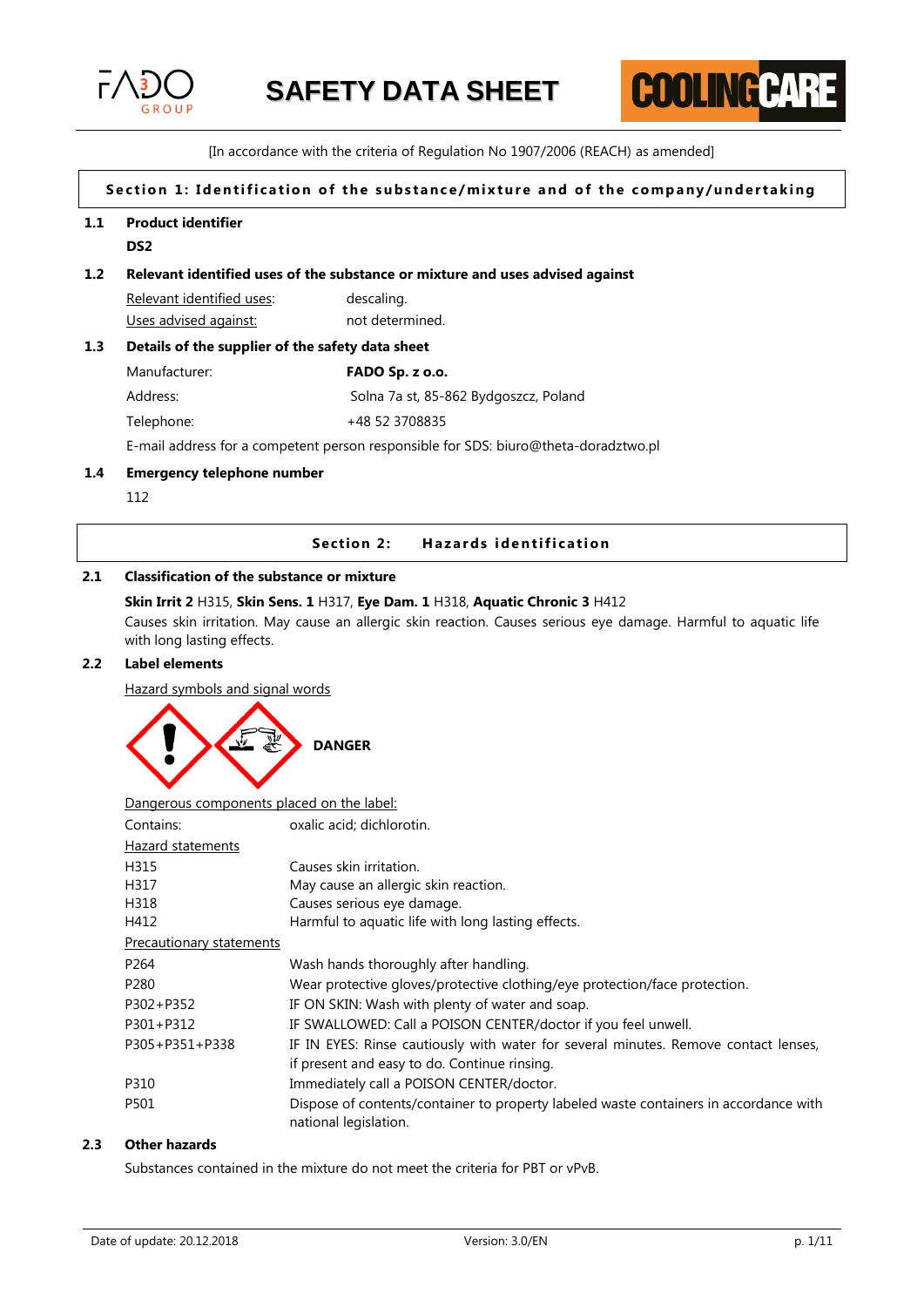



### **Section 3:** Composition/information on ingredients

#### **3.2 Mixtures**

| CAS number: 5329-14-6<br>EC number: 226-218-8<br>Index number: 016-026-00-0<br>Registration number:<br>01-2119488633-28-XXXX           | sulphamic acid<br>Skin Irrit. 2 H315, Eye Irrit. 2 H319, Aquatic Chronic 3 H412                                                                                                                  | > 70%     |
|----------------------------------------------------------------------------------------------------------------------------------------|--------------------------------------------------------------------------------------------------------------------------------------------------------------------------------------------------|-----------|
| CAS number: 144-62-7/ 6153-56-6<br>EC number: 205-634-3<br>Index number: 607-006-00-8<br>Registration number:<br>01-2119534576-33-XXXX | oxalic acid 1<br>Acute Tox. 4 H302, Acute Tox. 4 H312, Eye Dam. 1 H318                                                                                                                           | $< 10 \%$ |
| CAS number: 10025-69-1<br>EC number: 600-045-1<br>Index number: -<br>Registration number:<br>01-2119971277-28-XXXX                     | dichlorotin $1$<br>Met. Corr. 1 H290, Acute Tox. 4 H302, Skin Corr. 1B H314, Skin<br>Sens. 1 H317, Eye Dam. 1 H318, Acute Tox. 4 H332, STOT SE 3<br>H335, STOT RE 2 H373, Aquatic Chronic 3 H412 | $< 5 \%$  |
| CAS number: 95-14-7<br>EC number: 202-394-1<br>Index number: -<br>Registration number:<br>01-2119979079-20-XXXX                        | 1,2,3-benzotriazole<br>Acute Tox. 4 H302, Eye Irrit. 2 H319, Aquatic Chronic 2 H411                                                                                                              | $< 5 \%$  |

 $1$  Substance with a specific value at the European Union level of the permissible concentration in the work environment.

Full text of each relevant H phrase is given in section 16 of SDS.

#### Section 4: First aid measures

#### **4.1 Description of first aid measures**

Skin contact: take off contaminated clothing. Wash out the contaminated skin with plenty of water and soap. Consult a doctor if disturbing symptoms appear.

Eye contact: immediately contact an ophthalmologist. Protect non-irritated eye, remove contact lenses. Wash contaminated eyes thoroughly with water or physiological saline (eg 0.9 % sodium salt chloride or 5 % glucose) for at least 15 minutes. Avoid strong water jet - risk of corneal damage. Put a sterile dressing.

Ingestion: do not induce vomiting. Never give anything to drink to an unconscious person. Wash mouth with water. Consult a physician – show the container or label.

Inhalation: in case of exposure remove to fresh air. Keep warm and calm. Consult a doctor if disturbing symptoms occur.

## **4.2 Most import ant symptoms and effects, both acute and delayed**

Skin contact: causes redness, dryness, allergic reactions, irritation.

Eye contact: redness, tearing, burning, blurred vision, pain, irritation, risk of serious eye damage.

Ingestion: possible stomachache, nausea, vomiting.

Inhalation: may cause irritation of mucous membranes of the eyes and respiratory tract, cough.

### **4.3 Indication of any immediate medical attention and special treatment needed**

Physician makes a decision regarding further medical treatment after thoroughly examination of the injured. Symptomatic treatment.

#### **Section 5: Firefighting measures**

# **5.1 Extinguishing media**

Suitable extinguishing media: CO<sub>2</sub>, dry chemical, water spray, foam. Adapt the extinguishing media to thesurrending materials.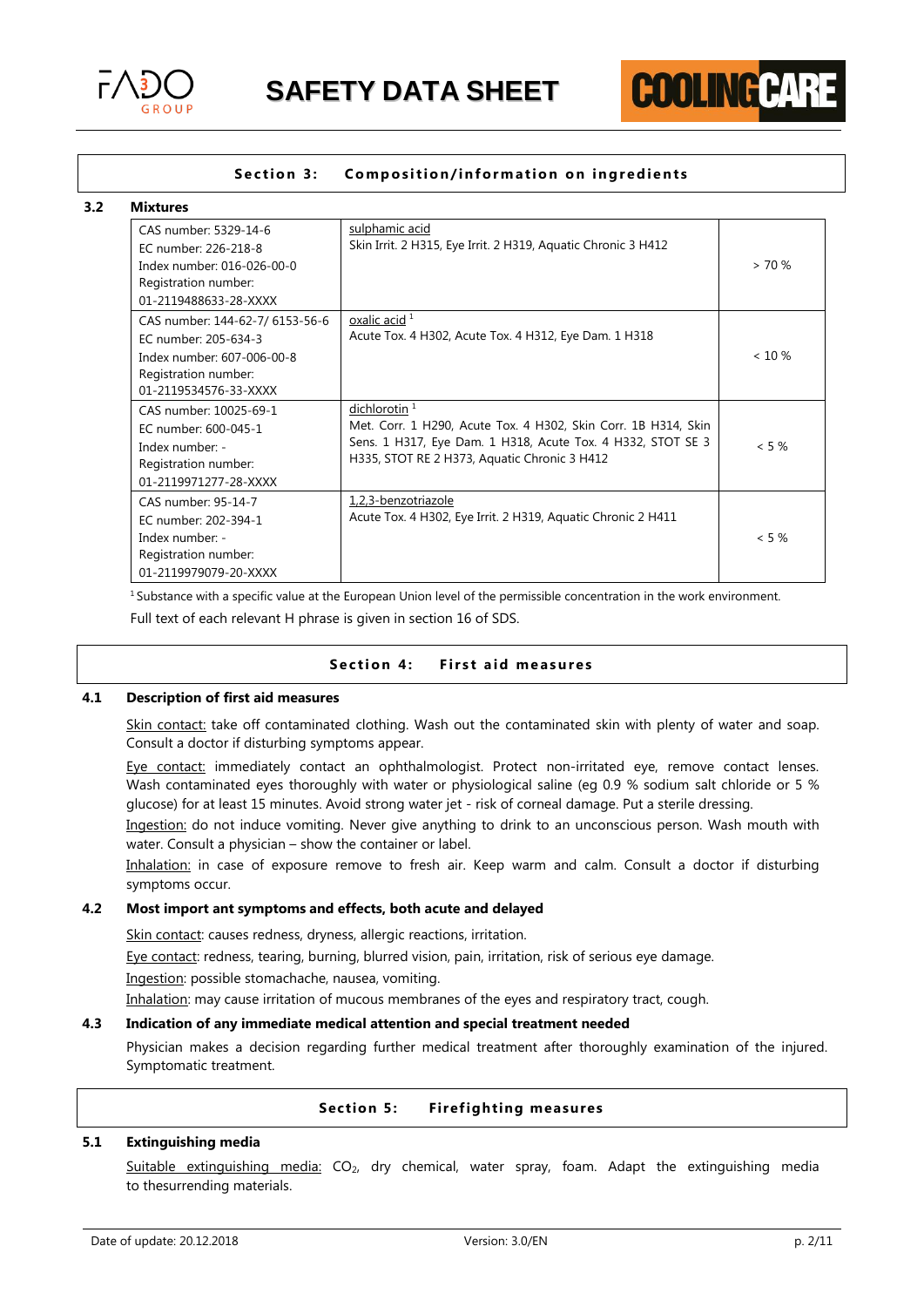



Unsuitable extinguishing media: water jet – risk of the propagation of the flame.

#### **5.2 Special hazards arising from the substance or mixture**

During the fire, the product may produce harmful fumes containing carbon oxides, sulfur oxides and other unidentified products of thermal decomposition. Do not inhale combustion products, they can be dangerous for human health.

# **5.3 Advice for firefighters**

The product is not flammable. Personal protection typical in case of fire. Do not stay in the fire zone without self-contained breathing apparatus and protective clothing resistant to chemicals. Remove endangered containers if this can be done safely. In case of fire cool endangered containers with water fog from safe distance. Collect used extinguishing media.

# **Section 6:** Accidental release measures

#### **6.1 Personal precautions, protective equipment and emergency procedures**

For non-emergency personnel: limit the access for the outsiders into the breakdown area, until the suitable cleaning operations are completed. In the case of large releases, isolate the exposed area. Use personal protective equipment. Avoid eyes and skin contamination. Avoid formation and inhalation of product dusts. Ensure adequate ventilation.

For rescuers: ensure that only personnel trained to remove the malfunction and its effects. Use personal protective equipment.

# **6.2 Environmental precautions**

Do not empty into drains, surface or ground water. In case of release of large amounts of the product, it is necessary to take appropriate steps to prevent it from spreading into the environment. Notify relevant emergency services.

### **6.3 Methods and material for containment and cleaning up**

Pick up mechanically, avoiding dust formation and transfer to appropriate waste disposal containers. Collected material should be treated as waste. Clean the contaminated place with a large amount of water. Ventilate contaminated place.

# **6.4 Reference to other sections**

Use personal protective equipment in accordance with section 8. Dispose in accordance with recommendations from section 13.

# **Section 7: Handling and storage**

# **7.1 Precautions for safe handling**

Handle in accordance with good occupational hygiene and safety practices. Do not eat, drink or smoke in the workplace. Before break and after work wash hands carefully. Avoid eyes, skin and clothing contamination. Contaminated clothing should be removed and washed before reuse. Avoid inhalation and formation of product dust. Ensure adequate ventilation of the area in which product is stored and used. Use adequate protective equipment. Keep unused containers tightly sealed. Do not use empty containers for other purposes.

#### **7.2 Conditions for safe storage, including any incompabilities**

Keep only in original, properly labeled, tightly closed containers in a cool, dry and well-ventilated area. Do not store with food, drink, animal feedingstuffs and incompatible materials (see subsection 10.5). Avoid direct sunlight. Protect from moisture.

# **7.3 Specific end use(s)**

No data concerning other uses than given in subsection 1.2.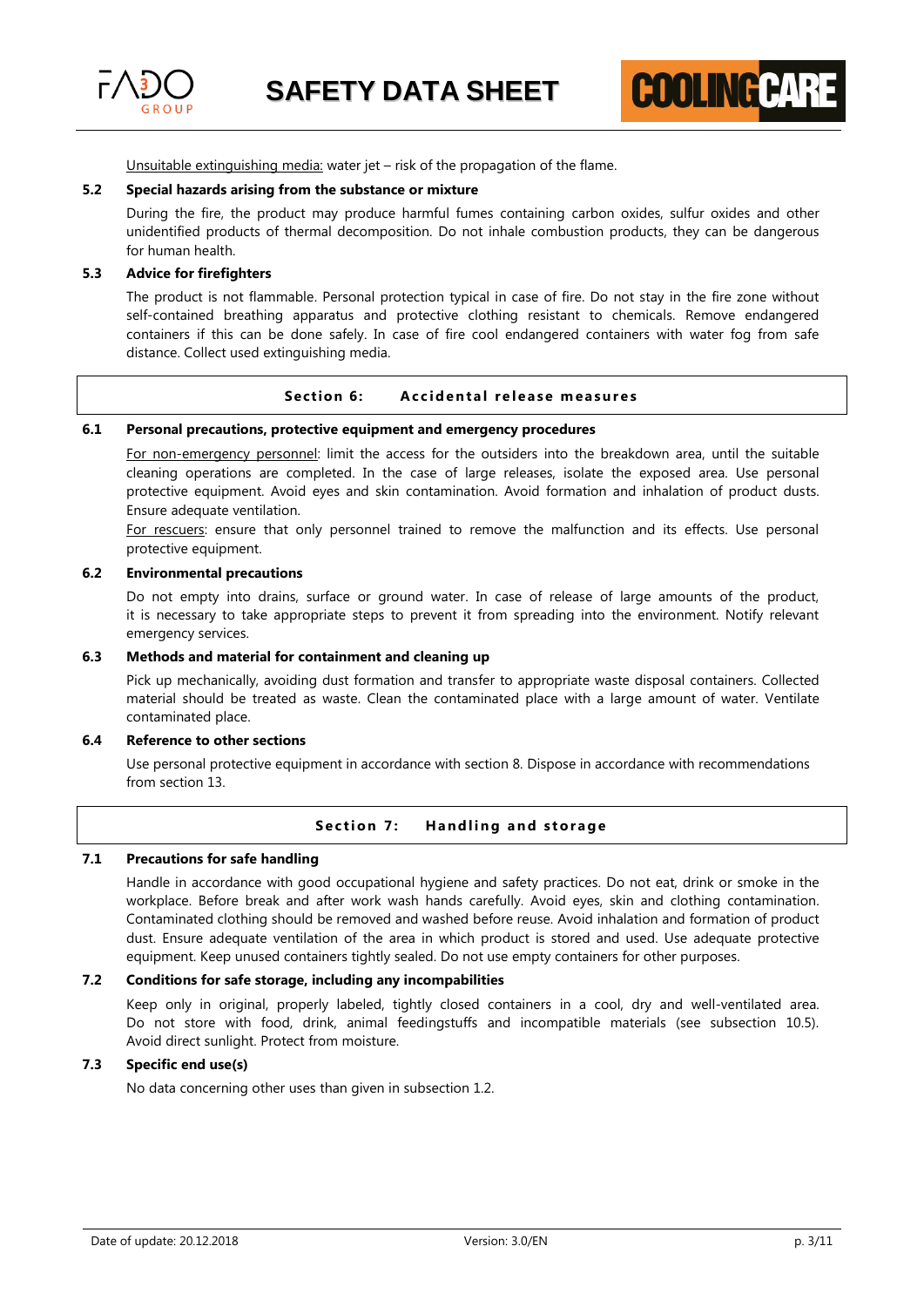

# **Section 8:** Exposure controls/personal protection

# **8.1 Control parameters**

| <b>Specification</b>                                       | TWA 8 hour        | STEL 15 min |
|------------------------------------------------------------|-------------------|-------------|
| Tin and its inorganic compounds,<br>the inhalable fraction | 2 mg/ $m3$        |             |
| oxalic acid CAS [144-62-7]                                 | $1 \text{mg/m}^3$ |             |

Legal Basis: Commission Directive 2000/39/EC, 2006/15/EC, 2009/161/EU, 2017/164/EU.

The table above shows the maximum workplace concentration values at the European Union level. Please check any national occupational exposure limit values in your country.

# Recommended control procedures

Procedures concerning the control over the dangerous components concentrations in the air and control over the air quality in the workplace - if they are available and Justified for the position - in Accordance with the European Standards, with the conditions within the exposure place and a proper test methodology adapted to the working conditions.

# **DNEL values for components**

oxalic acid

| subjects   | way of operation | effects    | type of exposure | value                     |
|------------|------------------|------------|------------------|---------------------------|
|            | skin             | short-term | local effect     | $0,69 \,\mathrm{mg/cm^2}$ |
| employees  | skin             | long-term  | systemic effect  | 2,29 mg/kg body weight    |
|            | inhalation       | long-term  | systemic effect  | 4,03 mg/m <sup>3</sup>    |
|            | skin             | short-term | local effect     | $0.35$ mg/cm <sup>2</sup> |
| population | skin             | long-term  | systemic effect  | 2,14 mg/kg body weight    |

sulphamic acid

| subjects   | way of operation | effects   | type of exposure | value                  |
|------------|------------------|-----------|------------------|------------------------|
|            | skin             | long-term | systemic effect  | 10 mg/kg mc/day        |
| employees  | inhalation       | long-term | systemic effect  | 70,5 mg/m <sup>3</sup> |
|            | skin             | long-term | systemic effect  | 5 mg/kg mc/day         |
| population | inhalation       | long-term | systemic effect  | 17,4 mg/m <sup>3</sup> |
|            | ingestion        | long-term | systemic effect  | 5 mg/kg mc/day         |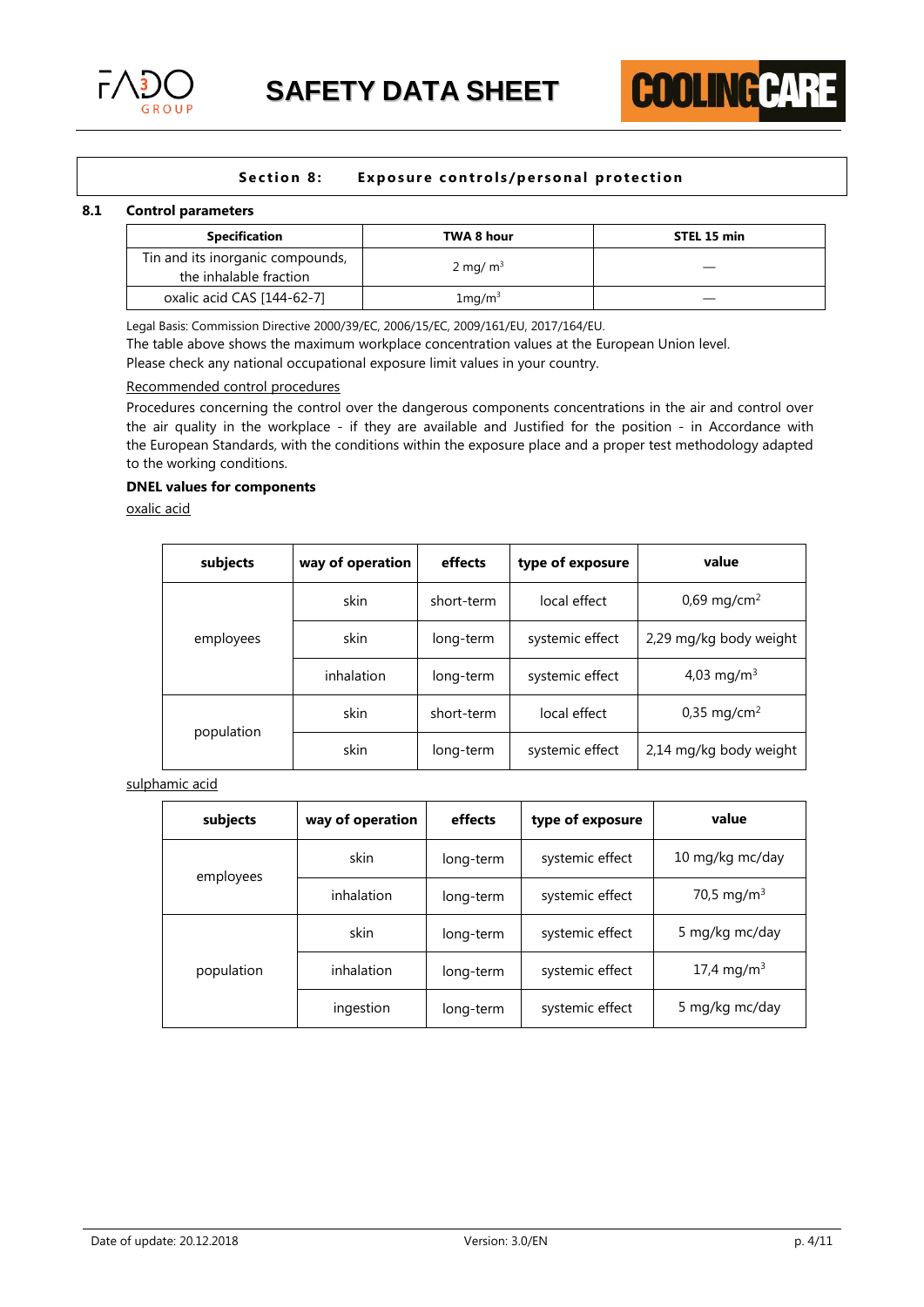

# 1,2,3-benzotriazole

| badani     | droga działania | efekty     | rodzaj działania | wartość                |
|------------|-----------------|------------|------------------|------------------------|
| employees  | skin            | long-term  | systemic effect  | 1,08 mg/kg mc/day      |
|            | inhalation      | long-term  | systemic effect  | 19 mg/m $3$            |
|            | skin            | long-term  | systemic effect  | 0,54 mg/kg mc/day      |
|            | ingestion       | long-term  | systemic effect  | 0,54 mg/kg mc/day      |
| population | inhalation      | long-term  | systemic effect  | 9,55 mg/m <sup>3</sup> |
|            | ingestion       | short-term | systemic effect  | 0,54 mg/kg mc/day      |

# **PNEC values for components**

oxalic acid  $f$ resh water  $\vert$  0,1622 mg/l marine water  $\vert 0.01622 \text{ m} \text{g/l} \vert$ sewage treatment plant | 1550 mg/l sulphamic acid fresh water 1,8 mg/l marine water  $\vert$  0,18 mg/l water  $0.48$  mg/l  $\frac{1}{\sqrt{2}}$  is the set of  $\frac{1}{\sqrt{2}}$  of  $\frac{1}{\sqrt{2}}$  or  $\frac{1}{\sqrt{2}}$  or  $\frac{1}{\sqrt{2}}$  or  $\frac{1}{\sqrt{2}}$  or  $\frac{1}{\sqrt{2}}$  or  $\frac{1}{\sqrt{2}}$  or  $\frac{1}{\sqrt{2}}$  or  $\frac{1}{\sqrt{2}}$  or  $\frac{1}{\sqrt{2}}$  or  $\frac{1}{\sqrt{2}}$  or  $\frac{1}{\sqrt{2}}$  or  $\$ 

| ifresh water sediment  | 6,30 HQ/KG        |
|------------------------|-------------------|
| marine water sediment  | $0,84$ mg/kg      |
| soil                   | 5 mg/kg           |
| sewage treatment plant | $20 \text{ mg/l}$ |

# 1,2,3-benzotriazole

| fresh water            | 0,0194 mg/l   |
|------------------------|---------------|
| marine water           | 0,0194 mg/l   |
| fresh water sediment   | 0,00375 mg/kg |
| marine water sediment  | 0,00375 mg/kg |
| soil                   | 0,003 mg/kg   |
| sewage treatment plant | 39,4 mg/l     |
| occasional release     | $0,158$ mg/l  |

# **8.2 Exposure controls**

Use the product in accordance with good occupational hygiene and safety practices. Do not eat, drink or smoke. Wash hands thoroughly after breaks and after work. Avoid eyes and skin contamination. Avoid inhalation and formation of product dust. Use personal protective equipment. Provide adequate general ventilation and / or local. Eye showers (washers) should be installed near workplaces.

#### Hand and body protection

Wear protective gloves resistant to the product. The material on the gloves should be chosen individually at the workplace. In case of short term exposure wear protective gloves with a level of efficacy of 2 or more (breakthrough time > 30 minutes). In case of prolonged contact wear protective gloves with a level of effectiveness of 6 (breakthrough time > 480 minutes).

The material that the gloves are made of must be impenetrable and resistant to the product's effects. The selection of material must be performed with consideration of breakthrough time, penetration speed and degradation. Moreover, the selection of proper gloves depends not only on the material, but also on other quality features and changes depending on the manufacturer. The producer should provide detailed information regarding the exact breakthrough time. This information should be followed.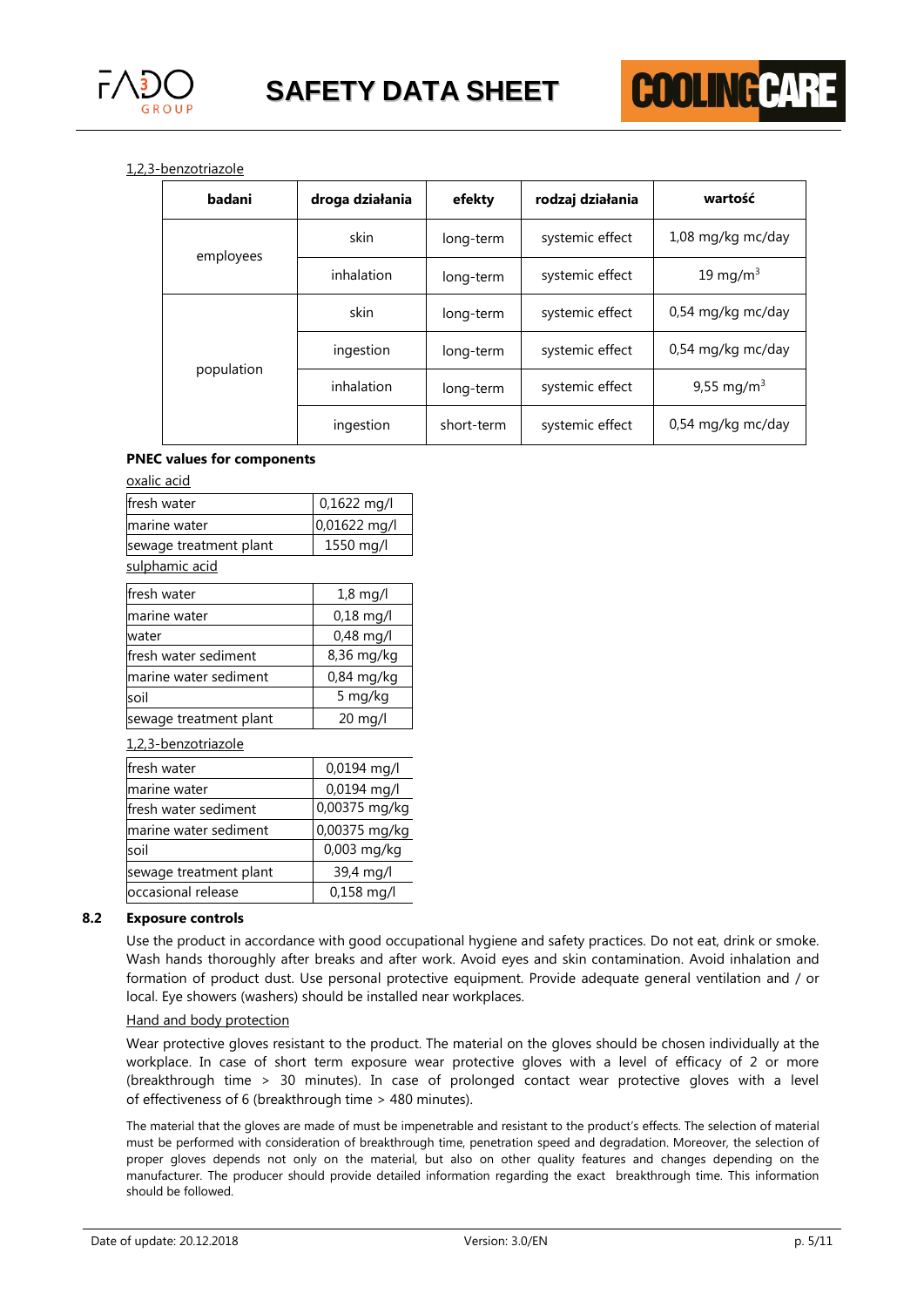

# Eye/face protection

Use adequate protective goggles, if there is a risk of eye contamination.

#### Respiratory protection

In case of exceeding the exposure limit value, appropriate respiratory protection equipment should be selected considering the concentration of oxygen in the air, the type of airborne contaminants and their physical and chemical properties, location and concentration of harmful substances and gases, operating conditions, load and their duration, temperature and humidity.

**COOLING BAN** 

The necessity to use and selection of appropriate personal protective equipment should take into account the type of hazard posed by the product, the conditions at the workplace and the manner in which the product is handled. Personal protective equipment must meet requirements of regulation 2016/425 and standards. Employer is obliged to ensure equipment adequate to activities carried out, with quality demands, cleaning and maintenance. Any contaminated or damaged personal protective equipment must be replaced immediately.

#### Environmental exposure controls

Avoid environment contamination, do not empty into drains. Possible emissions from the ventilation systems and processing equipment should be controlled in order to determinate their compatibility with environmental protection regulations.

#### **Section 9:** Physical and chemical properties

# **9.1 Information on basic physical and chemical properties**

| physical state:                               | solid, powder                                |
|-----------------------------------------------|----------------------------------------------|
| colour:                                       | white                                        |
| odour:                                        | odourless                                    |
| odour threshold:                              | not applicable                               |
| pH:                                           | not determined                               |
| melting point/freezing point:                 | not determined                               |
| initial boiling point and boiling range:      | not applicable                               |
| flash point:                                  | not applicable                               |
| evaporation rate:                             | not applicable                               |
| flammability (solid, gas):                    | not applicable, product is not flammable     |
| upper/lower flammability or explosive limits: | not applicable                               |
| vapour pressure:                              | not applicable                               |
| vapour density:                               | not applicable                               |
| density (20 °C):                              | not determined                               |
| solubility(ies):                              | not determined                               |
| partition coefficient: n-octanol/water:       | not determined                               |
| auto-ignition temperature:                    | not applicable, product is not auto-ignition |
| decomposition temperature:                    | not determined                               |
| explosive properties:                         | not display                                  |
| oxidising properties:                         | not display                                  |
| viscosity:                                    | not applicable                               |
| Other information                             |                                              |

None.

**9.2 Other information**

### **Section 10: Stability and reactivity**

#### **10.1 Reactivity**

Product is reactive. It does not undergo hazardous polimerization. See also subsections 10.4 - 10.5.

#### **10.2 Chemical stability**

The product is stable under normal conditions of storage and use.

# **10.3 Possibility of hazardous reactions**

Hazardous reactions are not known.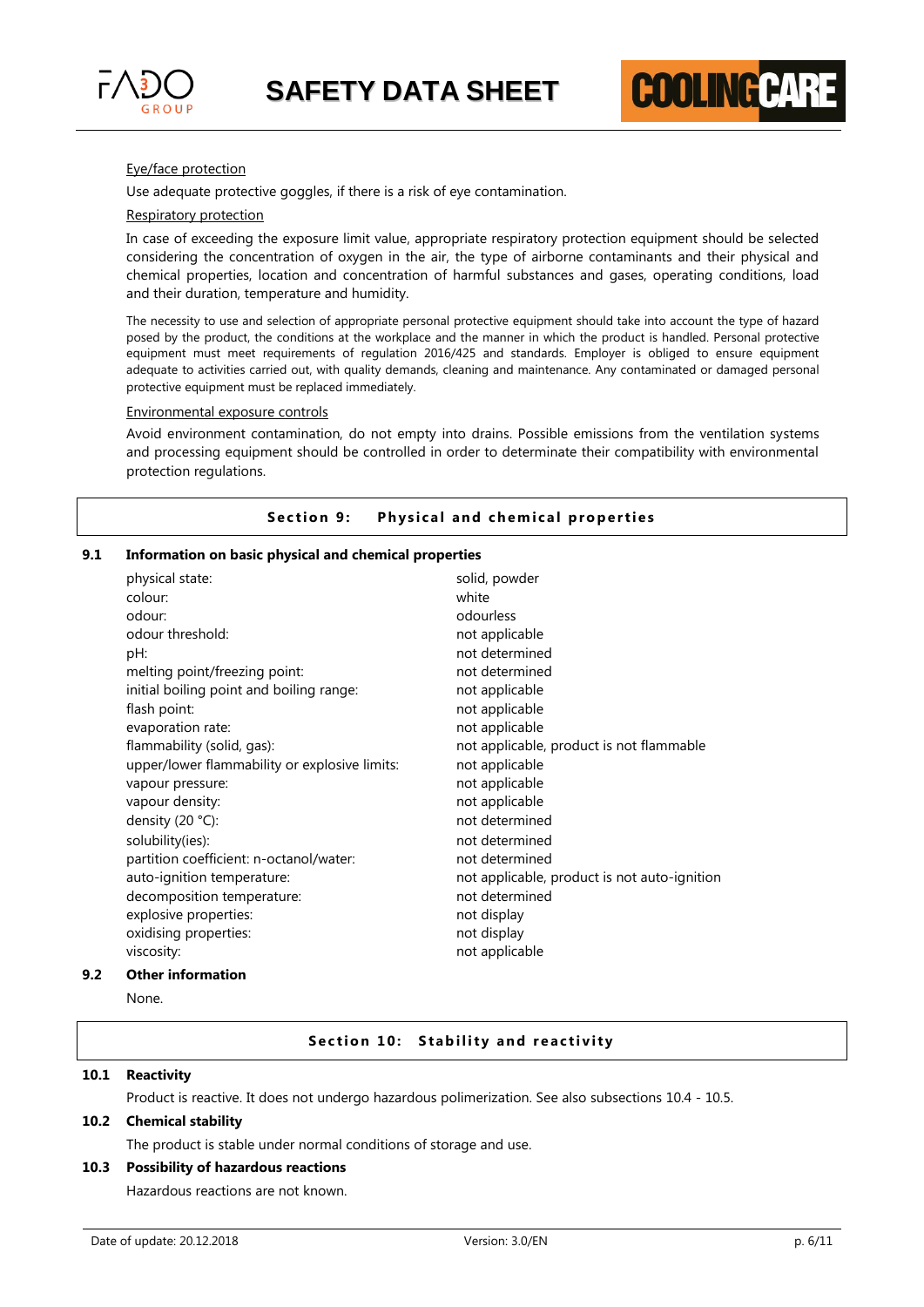



# **10.4 Conditions to avoid**

Avoid sources of heat, direct sunlight and overheating. Protect from moistrure.

- **10.5 Incompatible materials**
- Strong oxidants, bases.
- **10.6 Hazardous decomposition products**

Not known.

| Section 11: Toxicological information<br><b>Information on toxicological effects</b><br>11.1 |                                                                   |                                                                                                             |  |
|----------------------------------------------------------------------------------------------|-------------------------------------------------------------------|-------------------------------------------------------------------------------------------------------------|--|
| <b>Toxicity of components</b>                                                                |                                                                   |                                                                                                             |  |
| oxalic acid                                                                                  |                                                                   |                                                                                                             |  |
| LD <sub>50</sub> (ingestion, rat)                                                            | 375 mg/kg                                                         |                                                                                                             |  |
| LD <sub>50</sub> (skin, rabbit)                                                              | 20 mg/kg                                                          |                                                                                                             |  |
| sulphamic acid                                                                               |                                                                   |                                                                                                             |  |
| LD <sub>50</sub> (ingestion, rat)                                                            | 1450 mg/kg                                                        |                                                                                                             |  |
| LD <sub>50</sub> (skin, rabbit)                                                              | > 2 000 mg/kg                                                     |                                                                                                             |  |
| 1,2,3-benzotriazole                                                                          |                                                                   |                                                                                                             |  |
| LD <sub>50</sub> (ingestion, rat)                                                            |                                                                   | 500 mg/kg (OECD 423)                                                                                        |  |
| LD <sub>50</sub> (skin, rabbit)                                                              | > 1 000 mg/kg                                                     |                                                                                                             |  |
| LD <sub>50</sub> (skin, rabbit)                                                              | > 2 000 mg/kg                                                     |                                                                                                             |  |
| <b>Toxicity of mixture</b>                                                                   |                                                                   |                                                                                                             |  |
| <b>Acute toxicity</b>                                                                        |                                                                   |                                                                                                             |  |
|                                                                                              | contained in Table 3.1.2. Annex I to the CLP Regulation.          | The acute toxicity of the mixture (ATEmix) was calculated on the basis of the appropriate conversion factor |  |
| ATE <sub>mix</sub> (ingestion)                                                               | > 2 000 mg/kg                                                     |                                                                                                             |  |
| $ATE_{mix}$ (skin)                                                                           | > 2 000 mg/kg                                                     |                                                                                                             |  |
| $ATE_{mix}$ (inhalation)                                                                     | $> 5$ mg/m <sup>3</sup>                                           |                                                                                                             |  |
|                                                                                              | Based on available data, the classification criteria are not met. |                                                                                                             |  |
| Skin corrosion/irritation<br>Causes skin irritation.                                         |                                                                   |                                                                                                             |  |
|                                                                                              |                                                                   |                                                                                                             |  |
|                                                                                              | Causes serious eye damage.                                        |                                                                                                             |  |
|                                                                                              | Respiratory or skin sensitization                                 |                                                                                                             |  |
|                                                                                              | May cause an allergic skin reaction.                              |                                                                                                             |  |
| Germ cell mutagenicity                                                                       |                                                                   |                                                                                                             |  |
|                                                                                              | Based on available data, the classification criteria are not met. |                                                                                                             |  |
| Carcinogenicity                                                                              |                                                                   |                                                                                                             |  |
|                                                                                              | Based on available data, the classification criteria are not met. |                                                                                                             |  |
| Reproductive toxicity                                                                        |                                                                   |                                                                                                             |  |
|                                                                                              | Based on available data, the classification criteria are not met. |                                                                                                             |  |
| STOT-single exposure                                                                         |                                                                   |                                                                                                             |  |
|                                                                                              | Based on available data, the classification criteria are not met. |                                                                                                             |  |
| STOT-repeated exposure                                                                       |                                                                   |                                                                                                             |  |
|                                                                                              | Based on available data, the classification criteria are not met. |                                                                                                             |  |
| <b>Aspiration hazard</b>                                                                     |                                                                   |                                                                                                             |  |
|                                                                                              | Based on available data, the classification criteria are not met. |                                                                                                             |  |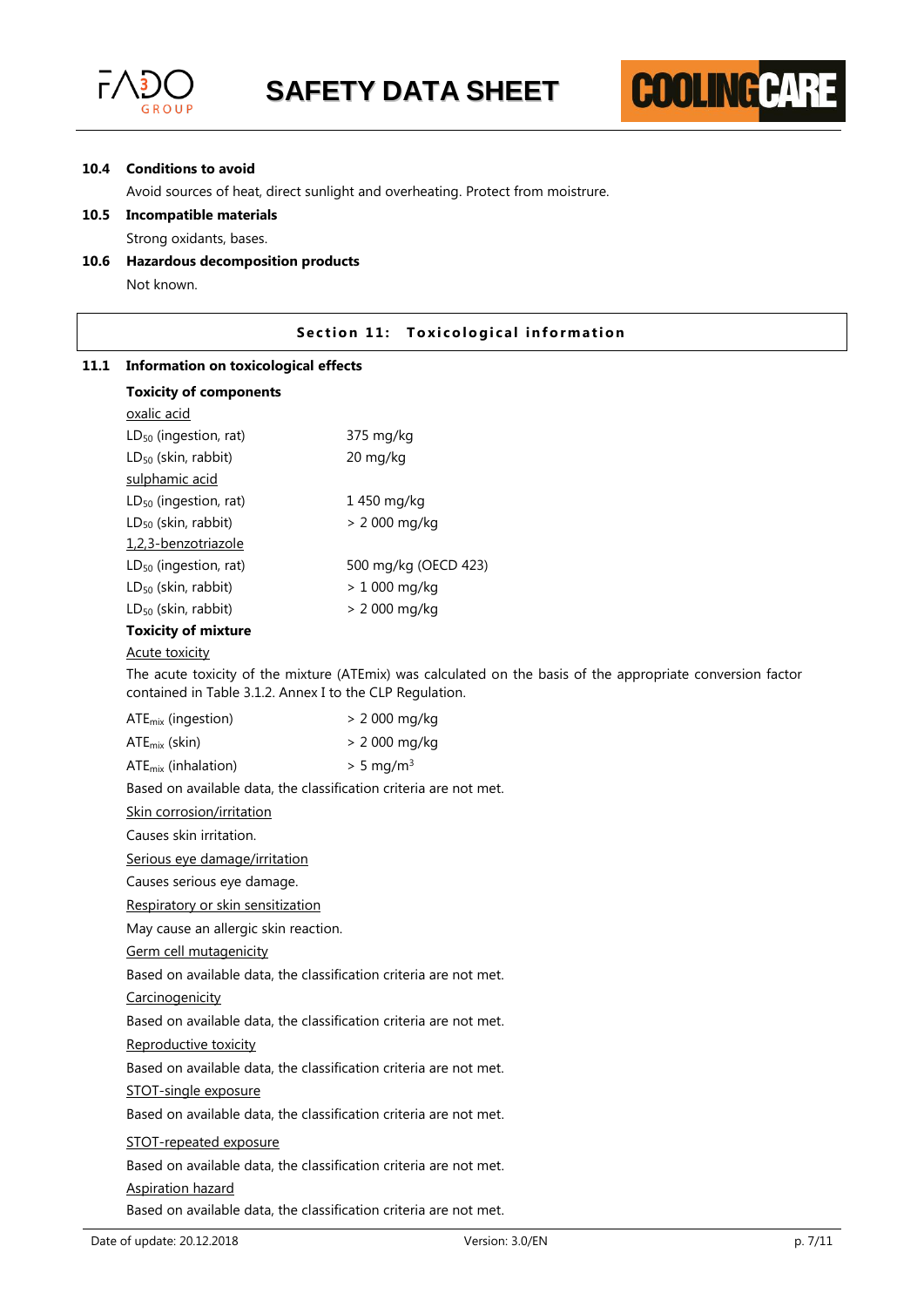



**COOLING P!** 

### **12.1 Toxicity**

#### **Toxicity of components**

# oxalic acid

Toxicity for fish:  $LC_{50}$  160 mg/l/96h Toxicity for daphia: EC<sup>50</sup> 162,2 mg/l/48h (*Daphnia magna*, OECD 202) Toxicity for algae: 80 mg/l/8dni Toxicity for terrestrial plants: EC<sub>50</sub> 8mM/72h sulphamic acid Toxicity for fish:  $LC_{50}$  70,3 mg/l/96h Toxicity for daphia: EC<sup>50</sup> 71,6 mg/l/48h (*Daphnia magna*) Toxicity for algae:  $ErC_{50}$  48 mg/l/72h Toxicity for algae: NOEC 18 mg/l/880h

### 1,2,3-benzotriazole

Toxicity for fish: LC<sup>50</sup> LC<sup>50</sup> > 100 mg/l/96h (*Brachydanio rerio*) Toxicity for fish: LC<sup>50</sup> LC<sup>50</sup> 39,0 mg/l/96h (*Salmo gairdneri*) Toxicity for daphia: EC<sup>50</sup> 15,8 mg/l/48h (*Daphnia galeata*) Toxicity for daphia: EC<sup>50</sup> 91-141 mg/l/48h (*Daphnia magna*) Toxicity for algae: EC<sup>50</sup> 102 mg/l/72h (*Scenedesmus subspicatus*) Toxicity for algae: EC<sup>50</sup> 75 mg/l/72h (*Pseudokirchneriella subcapitata*)

### **Toxicity of mixture**

Harmful to aquatic life with long lasting effects.

# **12.2 Persistence and degradability**

Oxalic acid undergoes biological degradation (73 %/ 30 days)

# **12.3 Bioaccumulative potential**

Do not expect bioaccumulation. oxalic acid log Po/w -1,7 sulphamic acid log Kow -4,3438

### **12.4 Mobility in soil**

Mobility of components of the mixture depends on the hydrophilic and hydrophobic properties and biotic and abiotic conditions of soil, including its structure, climatic conditions, seasons and soil organisms.

# **12.5 Results of PBT and vPvB assessment**

Substances contained in the product are not assessed as PBT or vPvB.

### **12.6 Other adverse effects**

The mixture is not classified as hazardous for the ozone layer. Other harmful effects of particular components of the mixture on the environment (e.g.: endocrine disrupting, the impact on the global warming) should be considered.

#### **Section 13: Disposal considerations**

#### **13.1 Waste treatment methods**

Disposal methods for the product: disposal in accordance with the local legislation. Store residues in original containers. If it is possible, recycling is preferred. Waste code should be given in the place of waste formation.

Disposal methods for used packing: reuse/recycle/liquidate empty containers in accordance with the legislation in force. Only containers completely empty can be recycled.

Legal basis: Directive 2008/98/EC as amended, 94/62/EC as amended.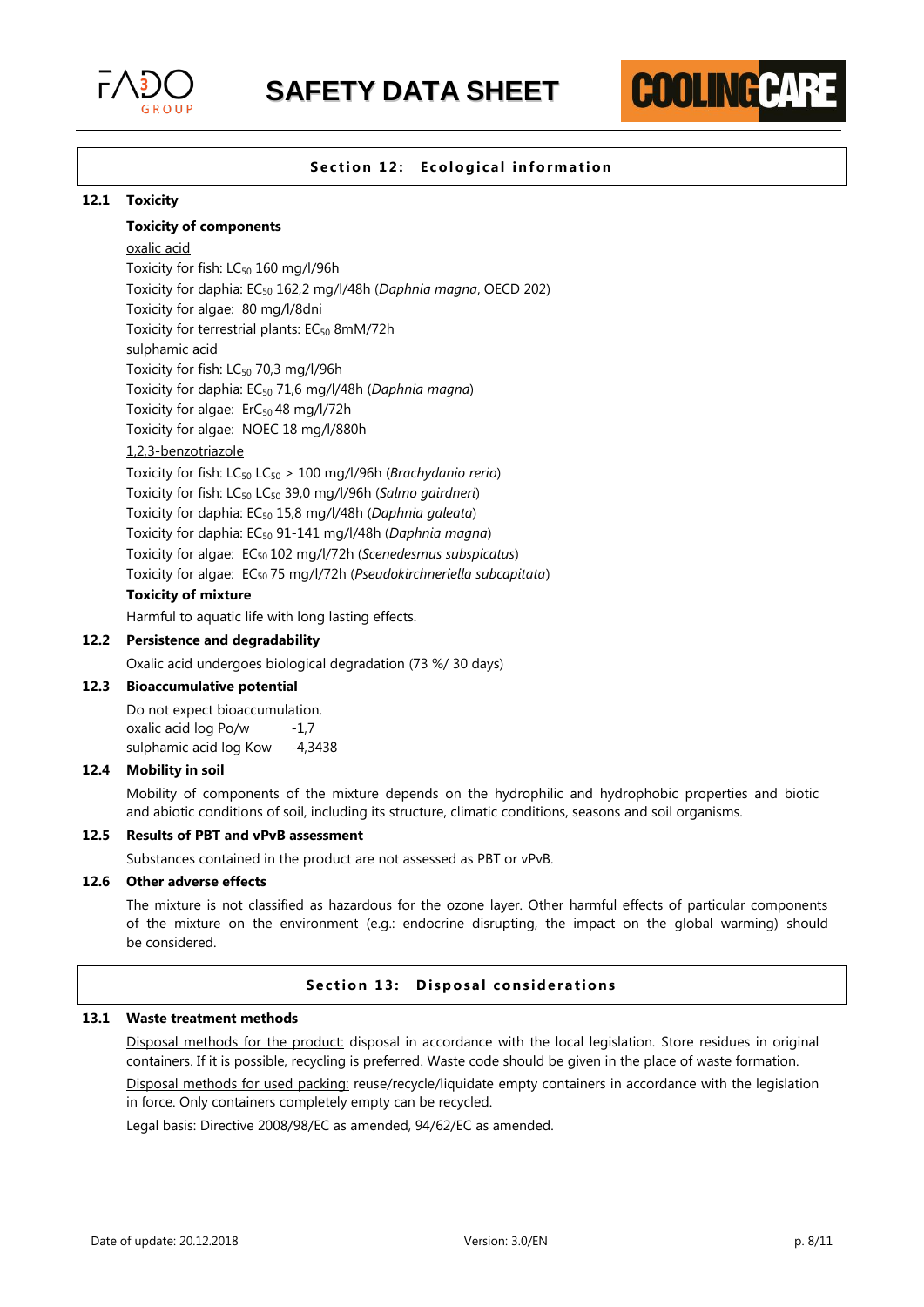

# **Section 14: Transport information**

**COOLING BA** 

#### **14.1 UN number**

Not applicable, product is not classified as dangerous during transportation.

**14.2 UN proper shipping name**

Not applicable.

**14.3 Transport hazard class(es)**

Not applicable.

**14.4 Packing group**

Not applicable.

#### **14.5 Environmental hazards**

Not applicable.

**14.6 Special precautions for user**

Not applicable.

# **14.7 Transport in bulk according to Annex II of MARPOL and the IBC Code** Not applicable.

#### **Section 15: Regulatory information**

#### **15.1 Safety, health and environmental regulations/legislation specific for the substance or mixture**

**Regulation (EC) No 1907/2006** of the European Parliament and of the Council of 18 December 2006 concerning the Registration, Evaluation, Authorization and Restriction of Chemicals (REACH), establishing a European Chemicals Agency, amending Directive 1999/45/EC and repealing Council Regulation (EEC) No 793/93 and Commission Regulation (EC) No 1488/94 as well as Council Directive 76/769/EEC and Commission Directives 91/155/EEC, 93/67/EEC, 93/105/EC and 2000/21/EC.

**Regulation (EC) No 1272/2008** of the European Parliament and of the Council of 16 December 2008 on classification, labelling and packaging of substances and mixtures, amending and repealing Directives 67/548/EEC and 1999/45/EC, and amending Regulation (EC) No 1907/2006 (Text with EEA relevance).

**Commission Regulation (EU) 2015/830** of 28 May 2015 amending Regulation (EC) No 1907/2006 of the European Parliament and of the Council on the Registration, Evaluation, Authorisation and Restriction of Chemicals (REACH)

**Commission Regulation (EC) No 790/2009** of 10 August 2009 amending, for the purposes of its adaptation to technical and scientific progress, Regulation (EC) No 1272/2008 of the European Parliament and of the Council on classification, labelling and packaging of substances and mixtures (Text with EEA relevance).

**Directive 2008/98/EC** of the European Parliament and of the Council of 19 November 2008 on waste and repealing certain Directives as amended.

**European Parliament and Council Directive 94/62/EC** of 20 December 1994 on packaging and packaging waste as amended.

**Commission Directive 2000/39/EC** of 8 June 2000 establishing a first list of indicative occupational exposure limit values in implementation of Council Directive 98/24/EC on the protection of the health and safety of workers from the risks related to chemical agents at work.

**Commission Directive 2006/15/EC** of 7 February 2006 establishing a second list of indicative occupational exposure limit values in implementation of Council Directive 98/24/EC and amending Directives 91/322/EEC and 2000/39/EC.

**Commission Directive 2009/161/EU** of 17 December 2009 establishing a third list of indicative occupational exposure limit values in implementation of Council Directive 98/24/EC and amending Commission Directive 2000/39/EC.

**Commission Directive 2017/164/EU** of 31 January 2017 establishing a fourth list of indicative occupational exposure limit values pursuant to Council Directive 98/24/EC, and amending Commission Directives 91/322/EEC, 2000/39/EC and 2009/161/EU.

#### **15.2 Chemical safety assessment**

Chemical safety assessment is not required for mixture.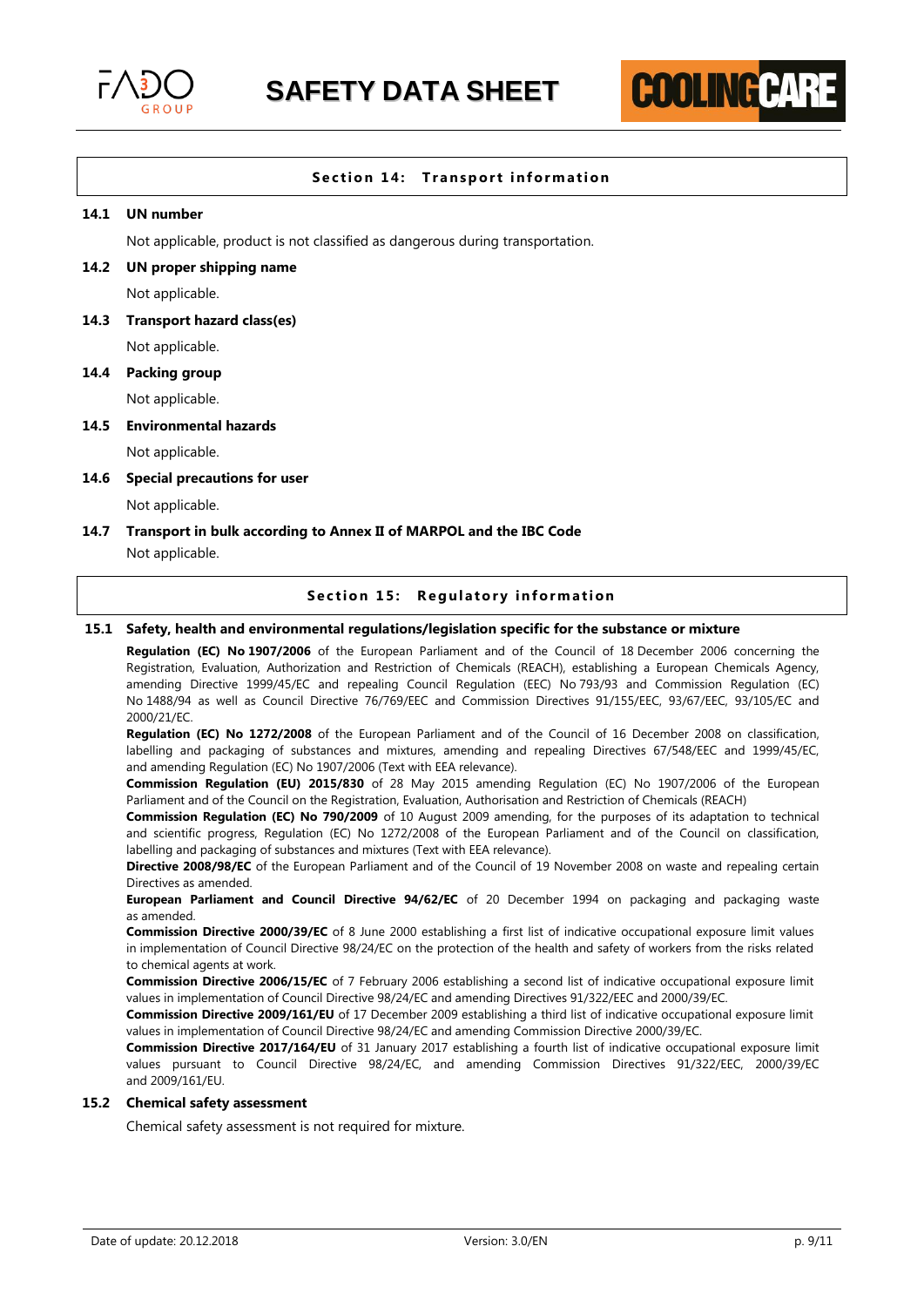



### **Section 16: Other information**

| Full text of indicated H phrases mentioned in section 3 |                                                                    |  |
|---------------------------------------------------------|--------------------------------------------------------------------|--|
| H <sub>290</sub>                                        | May be corrosive to metals.                                        |  |
| H302                                                    | Harmful if swallowed.                                              |  |
| H312                                                    | Harmful in contact with skin.                                      |  |
| H314                                                    | Causes severe skin burns and eye damage.                           |  |
| H315                                                    | Causes skin irritation.                                            |  |
| H317                                                    | May cause an allergic skin reaction.                               |  |
| H318                                                    | Causes serious eye damage.                                         |  |
| H319                                                    | Causes serious eye irritation.                                     |  |
| H332                                                    | Harmful if inhaled.                                                |  |
| H335                                                    | May cause respiratory irritation.                                  |  |
| H373                                                    | May cause damage to organs through prolonged or repeated exposure. |  |
| H411                                                    | Toxic to aquatic life with long lasting effects.                   |  |
| H412                                                    | Harmful to aquatic life with long lasting effects.                 |  |
| Clarification of aberrations and acronyms               |                                                                    |  |
| <b>PBT</b>                                              | Persistent, Bioaccumulative and Toxic substance                    |  |
| vPvB                                                    | Very Persistent, very Bioaccumulative substance                    |  |
| <b>TWA</b>                                              | Time Weighted Average                                              |  |
| <b>STEL</b>                                             | Short Term Exposure Limit                                          |  |
| Acute Tox. 4                                            | Acute toxicity cat. 4                                              |  |
| Eye Dam. 1                                              | Serious eye damage cat. 1                                          |  |
| Eye Irrit. 2                                            | Eye irritation cat. 2                                              |  |
| Met. Corr. 1                                            | Corrosive to metals cat. 1                                         |  |
| Skin Irrit. 2                                           | Skin irritation cat. 2                                             |  |
| Aquatic Chronic 2, 3                                    | Chronic Hazardous to the aquatic environment, cat. 2, 3            |  |
| Skin, Sens 1                                            | Skin sensitization cat. 1                                          |  |
| Skin Corr. 1B                                           | Skin corrosion cat. 1B                                             |  |
| STOT SE 3                                               | Specific target organ toxicity - single exposure cat. 3            |  |
| STOT RE 2                                               | Specific target organ toxicity - repeated exposure cat. 2          |  |

### **Trainings**

Before commencing working with the product, the user should learn the Health & Safety regulations, regarding handling chemicals, and in particular, undergo a proper workplace training.

Key literature references and sources of data

This SDS was prepared on the basis of sheets of the individual components, literature data, online databases as well as our knowledge and experience, taking into account current legislation.

Methods of evaluating information which was used for the purpose of classification acc. Regulation (EC) no 1272/2008 as amended

| Skin Irrit. 2 H315         | calculation method                                         |
|----------------------------|------------------------------------------------------------|
| Skin Sens. 1 H317          | calculation method                                         |
| Eye Dam. 1 H318            | calculation method                                         |
| Aquatic Chronic 3 H412     | calculation method                                         |
| Other data                 |                                                            |
| Version:                   | 3.0/EN                                                     |
| Date of update:            | 20.12.2018                                                 |
| Changes:                   | sections: 1-16                                             |
| Composed by:               | mgr Magdalena Skoneczna (on the basis of producer's data). |
| Safety Data Sheet made by: | "THETA" Technical Consulting                               |

### **This SDS annuls and replaces all previous versions**